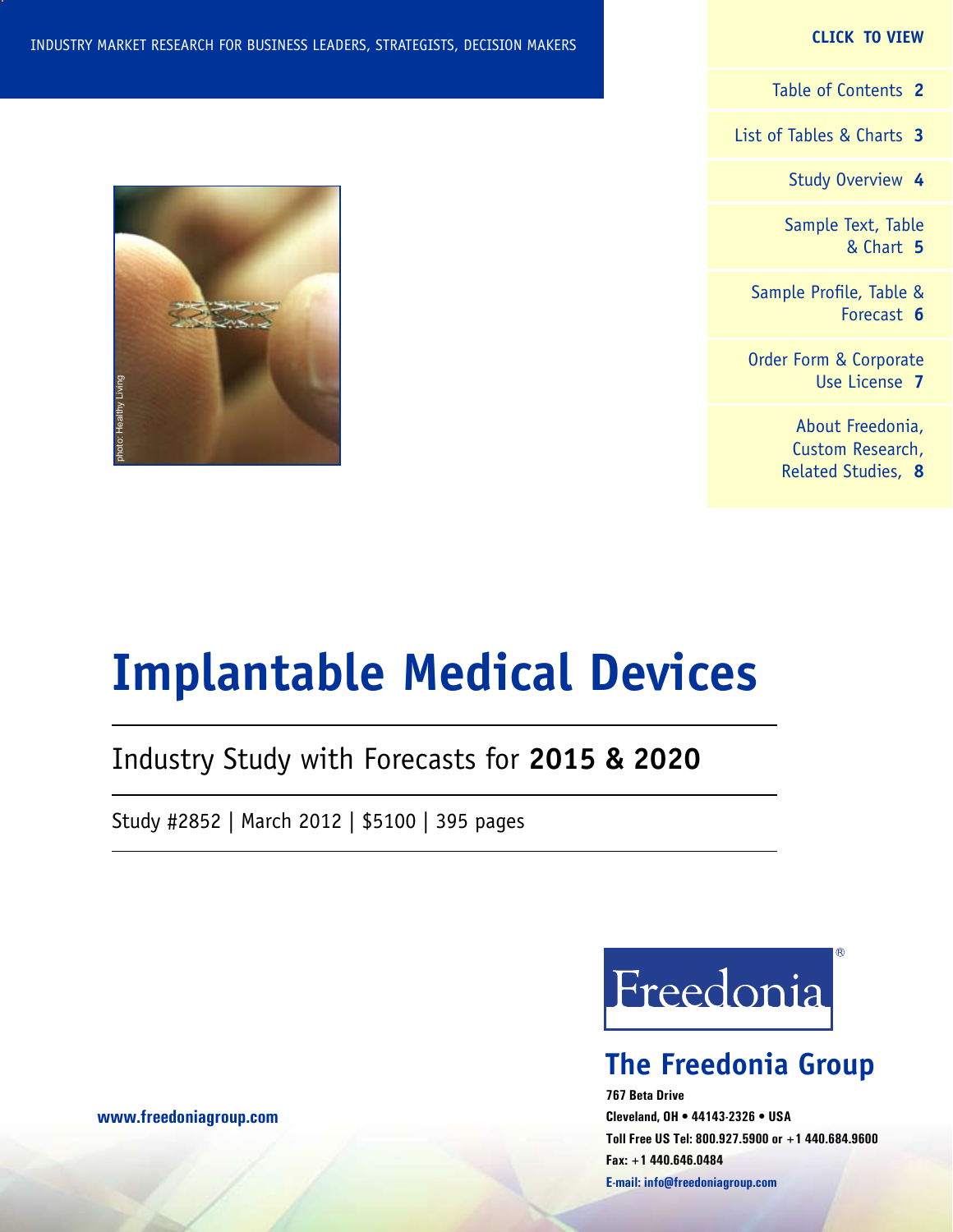#### <span id="page-1-0"></span>Study #2852 March 2012 \$5100 395 Pages

# **Implantable Medical Devices**

Industry Study with Forecasts for *2015 & 2020*

# **Table of Contents**

### Executive Summary

### Market EnvironmenT

| Chronic Conditions  16          |  |
|---------------------------------|--|
| Cardiovascular Conditions  18   |  |
| Orthopedic Conditions20         |  |
| Other Chronic Conditions20      |  |
| National Health Expenditures 22 |  |
|                                 |  |
|                                 |  |
| Skilled Nursing Homes26         |  |
| Outpatient Facilities 26        |  |
|                                 |  |
|                                 |  |
|                                 |  |
| Surgical Procedures 29          |  |
| Outpatient Consultations29      |  |
|                                 |  |
| Orthopedic Procedures33         |  |
| Cardiovascular Procedures 34    |  |
| Other Implant Procedures 36     |  |
| Regulatory Considerations 36    |  |
| Historical Market Trends 39     |  |
|                                 |  |
|                                 |  |
|                                 |  |
|                                 |  |

### ORTHOPEDIC IMPLANTS

| Reconstructive Joint Replacements 54        |  |
|---------------------------------------------|--|
|                                             |  |
| Types of Knee Replacements 59               |  |
| Cemented & Cementless                       |  |
| Knee Replacements62                         |  |
|                                             |  |
| Hip Replacement Implants  64                |  |
|                                             |  |
|                                             |  |
| Other Reconstructive Joint Replacements  71 |  |
|                                             |  |
|                                             |  |
|                                             |  |
| All Other Reconstructive                    |  |
| Joint Replacements 77                       |  |
|                                             |  |
| Thoracolumbar Implants 81                   |  |
|                                             |  |
| Non-Bone Implants 84                        |  |
| Machined Allografts86                       |  |

| Motion Preservation Devices87      |  |
|------------------------------------|--|
|                                    |  |
| Implantable Spinal Stimulators90   |  |
|                                    |  |
|                                    |  |
|                                    |  |
| Bone Growth Factors 98             |  |
|                                    |  |
|                                    |  |
|                                    |  |
| Internal Fixation Devices  105     |  |
| Craniomaxillofacial Implants 107   |  |
| Implantable Trauma Stimulators 109 |  |
| Dental & Other Implants  111       |  |
|                                    |  |

### CARDIOVASCULAR IMPLANTS

| Cardiac Resynchronization                  |  |
|--------------------------------------------|--|
| Therapy Devices (CRTs)  121                |  |
| Implantable Cardioverter                   |  |
| Defibrillators (ICDs)  124                 |  |
| Implantable Cardiac Pacemakers (ICPs)  128 |  |
| Pacing Accessories 134                     |  |
|                                            |  |
| Pacing Batteries 137                       |  |
| Cardiac Stents & Related Implants 138      |  |
|                                            |  |
| Drug-Eluting Stents  143                   |  |
| Bare-Metal Coronary Stents 147             |  |
|                                            |  |
| Endovascular Stent-Grafts 151              |  |
| Renal & Related Stents 153                 |  |
| Femoral & Related Stents  154              |  |
|                                            |  |
| Stent-Related Implants 159                 |  |
| Synthetic Grafts  160                      |  |
| Vascular Grafts  161                       |  |
| Peripheral Grafts 162                      |  |
| Vena Cava Filters 163                      |  |
| Structural Cardiac Implants 166            |  |
| Heart Valves & Accessories 168             |  |
| Tissue Heart Valves 169                    |  |
| Mechanical Heart Valves  173               |  |
| Heart Valve Repair Devices 176             |  |
| Ventricular-Assist Devices  178            |  |
| Implantable Heart Monitors 180             |  |
| Insertable Loop Recorders (ILRs)  181      |  |
| Implantable Hemodynamic                    |  |
| Monitors (IHMs) 183                        |  |
|                                            |  |

#### OTHER MEDICAL IMPLANTS

| Neurological Stimulators  187 |
|-------------------------------|
| Ophthalmic Implants  194      |
|                               |
| Glaucoma & Other Lenses 197   |
|                               |

| Gynecological Devices 199               |  |
|-----------------------------------------|--|
| Soft Tissue Repair 200                  |  |
| Intrauterine Devices 202                |  |
|                                         |  |
| Hormonal Implants  206                  |  |
| Brachytherapy Products  207             |  |
| Implantable Drug Pumps 210              |  |
| Otolaryngeal Implants  211              |  |
|                                         |  |
| Airway & Esophageal Stents  215         |  |
| Other Otolaryngeal Implants 217         |  |
|                                         |  |
|                                         |  |
| Other Cosmetic Implants 224             |  |
| Gastroenterological Implants  226       |  |
|                                         |  |
|                                         |  |
| Other Gastroenterological Implants  230 |  |
|                                         |  |
| Penile & Testicular Implants 232        |  |
| Other Urological Devices 233            |  |
| Other Implantable Medical Devices  235  |  |

Freedonia

### INDUSTRY STRUCTURE

| Competitive Strategies 241         |  |
|------------------------------------|--|
| Mergers & Acquisitions 247         |  |
| Licensing & Related Agreements 251 |  |
| Research & Development 257         |  |
| Marketing & Distribution  259      |  |
|                                    |  |

### Company Profiles

| Allergan Incorporated 267               |  |
|-----------------------------------------|--|
| Bard (CR) Incorporated  271             |  |
|                                         |  |
| Biomet Incorporated  279                |  |
|                                         |  |
| Edwards Lifesciences  295               |  |
| Endo Pharmaceuticals  298               |  |
|                                         |  |
| Gore (WL) & Associates 303              |  |
|                                         |  |
| Medtronic Incorporated 317              |  |
|                                         |  |
|                                         |  |
| Orthofix International 333              |  |
|                                         |  |
|                                         |  |
|                                         |  |
|                                         |  |
| Synthes Incorporated  363               |  |
| Thoratec Corporation  370               |  |
|                                         |  |
|                                         |  |
|                                         |  |
| Other Companies Mentioned in Study  390 |  |
|                                         |  |

## **Page 2 [Order now, click here!](#page-6-0)**

### [Click here to purchase online](http://www.freedoniagroup.com/DocumentDetails.aspx?Referrerid=FM-Bro&StudyID=2852)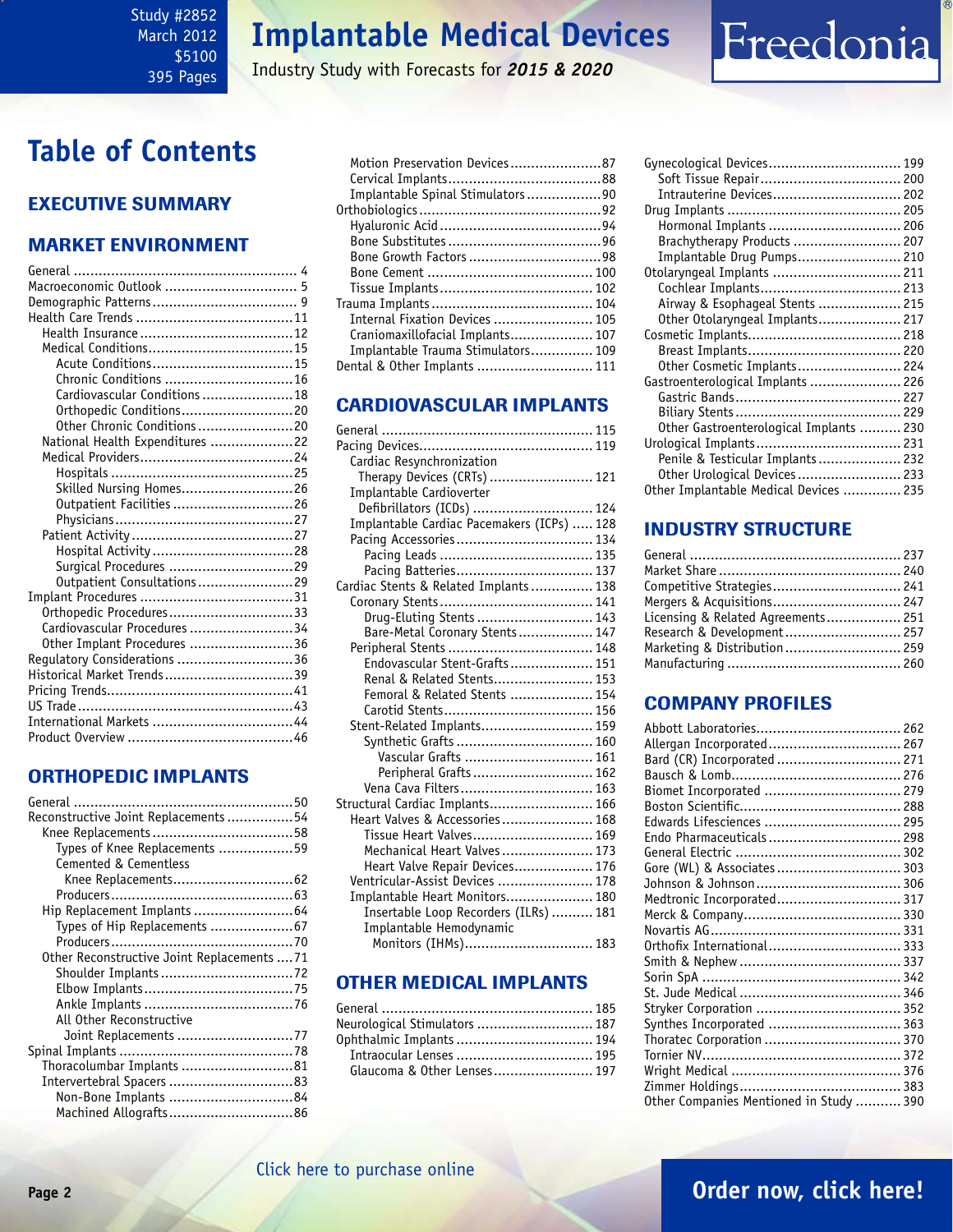Industry Study with Forecasts for *2015 & 2020*

# <span id="page-2-0"></span>**List of Tables**

### Executive Summary

|--|--|--|--|

### Market EnvironmenT

|   | 1 Macroeconomic Indicators  8                |
|---|----------------------------------------------|
|   | 2 Population by Age Group11                  |
|   | 3 Health Insurance Coverage                  |
|   | of the US Population 14                      |
|   | 4 Acute Conditions by Type 16                |
|   | 5 Chronic Conditions by Type 18              |
|   | 6 Cardiovascular Conditions by Type19        |
|   | 7 Orthopedic Conditions by Type 20           |
|   | 8 National Health Expenditures by Type24     |
| 9 | Medical Providers by Type25                  |
|   | 10 Patient Activity by Type & Volume 28      |
|   | 11 Medical Implant Procedures by Type32      |
|   | 12 Implantable Medical Devices --            |
|   | Historical Market, 2000-201041               |
|   | 13 US Trade in Implantable Medical Devices44 |
|   | 14 Implantable Medical Device                |
|   | Demand by Product Group 49                   |

#### ORTHOPEDIC IMPLANTS

|    | 1 Orthopedic Implants Demand               |
|----|--------------------------------------------|
|    | by Product Group 53                        |
|    | 2 Reconstructive Joint Replacements        |
|    |                                            |
|    | 3 Reconstructive Knee Replacements         |
|    | Demand by Type 59                          |
|    | 4 Reconstructive Hip Replacements          |
|    |                                            |
|    | 5 Other Reconstructive Joint Replacements  |
|    | Demand by Product Group 72                 |
|    | 6 Spinal Implants Demand                   |
|    | by Product Group 80                        |
|    | 7 Thoracolumbular Implants                 |
|    | Demand by Application 83                   |
|    | 8 Intervertebral Spacers Demand by Type84  |
| g  | Motion Preservation Device Demand88        |
| 10 | Cervical Implants Demand by Application.90 |
| 11 | Implantable Spinal Stimulators Demand92    |
| 12 | Orthobiologics Demand by Product Group.93  |
| 13 | Hyaluronic Acid Demand96                   |
| 14 | Bone Substitutes Demand98                  |
| 15 | Bone Growth Factors Demand 100             |
| 16 | Bone Cement Demand  102                    |
| 17 | Tissue Implants Demand 104                 |
|    | 18 Trauma Implant Device Demand            |
|    | by Product Group  105                      |
|    | 19 Internal Fixation Device                |
|    | Demand by Application  107                 |

|  | 20 Craniomaxillofacial Implants Demand  109 |
|--|---------------------------------------------|
|  | 21 Implantable Trauma                       |
|  | Stimulators Demand  111                     |
|  |                                             |

22 Dental & Other Implants Demand.......... 114

#### CARDIOVASCULAR IMPLANTS

|    | 1 Cardiovascular Implants Demand          |
|----|-------------------------------------------|
|    | by Product Group  118                     |
|    | 2 Pacing Devices by Product Group  120    |
|    | 3 Cardiac Resynchronization Therapy       |
|    | Devices (CRT) Demand  124                 |
|    | 4 Implantable Cardioverter Defibrillators |
|    | (ICD) Demand by Type  128                 |
| 5  | Implantable Cardiac Pacemakers            |
|    | (ICP) Demand by Type  133                 |
| 6  | Pacing Accessories Demand                 |
|    | by Product Group  134                     |
|    | 7 Cardiac Stents & Related Implants       |
|    | Demand by Product Group  140              |
|    | 8 Coronary Stents Demand by Type  143     |
| 9  | Drug-Eluting Stent Demand 146             |
|    | 10 Bare-Metal Coronary Stents Demand  148 |
| 11 | Peripheral Stents Demand                  |
|    | by Product Group  150                     |
| 12 | Endovascular Stent Grafts Demand  152     |
| 13 | Renal & Related Stents Demand 154         |
| 14 | Femoral & Related Stents Demand 156       |
|    | 15 Carotid Stents Demand 159              |
|    | 16 Stent-Related Implants Demand          |
|    | by Product Group  160                     |
|    | 17 Synthetic Grafts Demand  161           |
|    | 18 Vena Cava Filters Demand  166          |
|    | 19 Structural Cardiac Implants            |
|    | Demand by Product Group  168              |
|    | 20 Heart Valves & Related Accessories     |
|    | Demand by Type  169                       |
|    | 21 Ventricular-Assist Devices             |
|    | (VAD) Demand  180                         |
|    | 22 Implantable Heart Monitors Demand  181 |
|    |                                           |
|    |                                           |

### OTHER MEDICAL IMPLANTS

| 1 Other Implantable Medical Device |  |
|------------------------------------|--|
| Demand by Product Group  187       |  |
| 2 Implantable Neurological         |  |
| Stimulators Demand  194            |  |
| 3 Ophthalmic Implants Demand       |  |
| by Product Group  195              |  |
| 4 Gynecological Implants Demand    |  |
| by Product Group  200              |  |
| 5 Drug Implants Demand             |  |
| by Product Group  206              |  |
|                                    |  |

6 Otolaryngeal Implants Demand by Product Group ............................ 212

Freedonia

- 7 Cosmetic Implants Demand by Type....... 219 8 Gastroenterological Implants
- Demand by Product Group ................ 227
- 9 Urological Implants Demand by Type ..... 232
- 10 All Other Implantable Medical Devices... 236

### INDUSTRY STRUCTURE

- 1 US Implantable Medical Devices
- Sales by Company, 2010................... 238
- 2 Selected Acquisitions & Divestitures...... 250 3 Selected Cooperative Agreements.......... 253
- 

## **List of Charts**

#### MARKET ENVIRONMENT

1 Implantable Medical Device Demand by Product Group, 2010 .....................49

#### ORTHOPEDIC IMPLANTS

| 1 Orthopedic Implants Demand        |  |
|-------------------------------------|--|
| by Product Group, 2010 54           |  |
| 2 Reconstructive Joint Replacements |  |
| Demand by Type, 201058              |  |
| 3 Spinal Implants Demand            |  |
| by Product Group, 2010 81           |  |
| 4 Orthobiologics Demand             |  |
| by Product Group, 2010 94           |  |
|                                     |  |

### CARDIOVASCULAR IMPLANTS

1 Cardiovascular Implants Demand by Product Group, 2010 ................... 119 2 Pacing Device Demand by Product Group, 2010 ....................... 121 3 Cardiac Stents & Related Implants Demand by Product Group, 2010........ 141

#### INDUSTRY STRUCTURE

1 US Implantable Medical Devices -- Market Share by Company, 2010 ........ 241

### **Page 3 [Order now, click here!](#page-6-0)**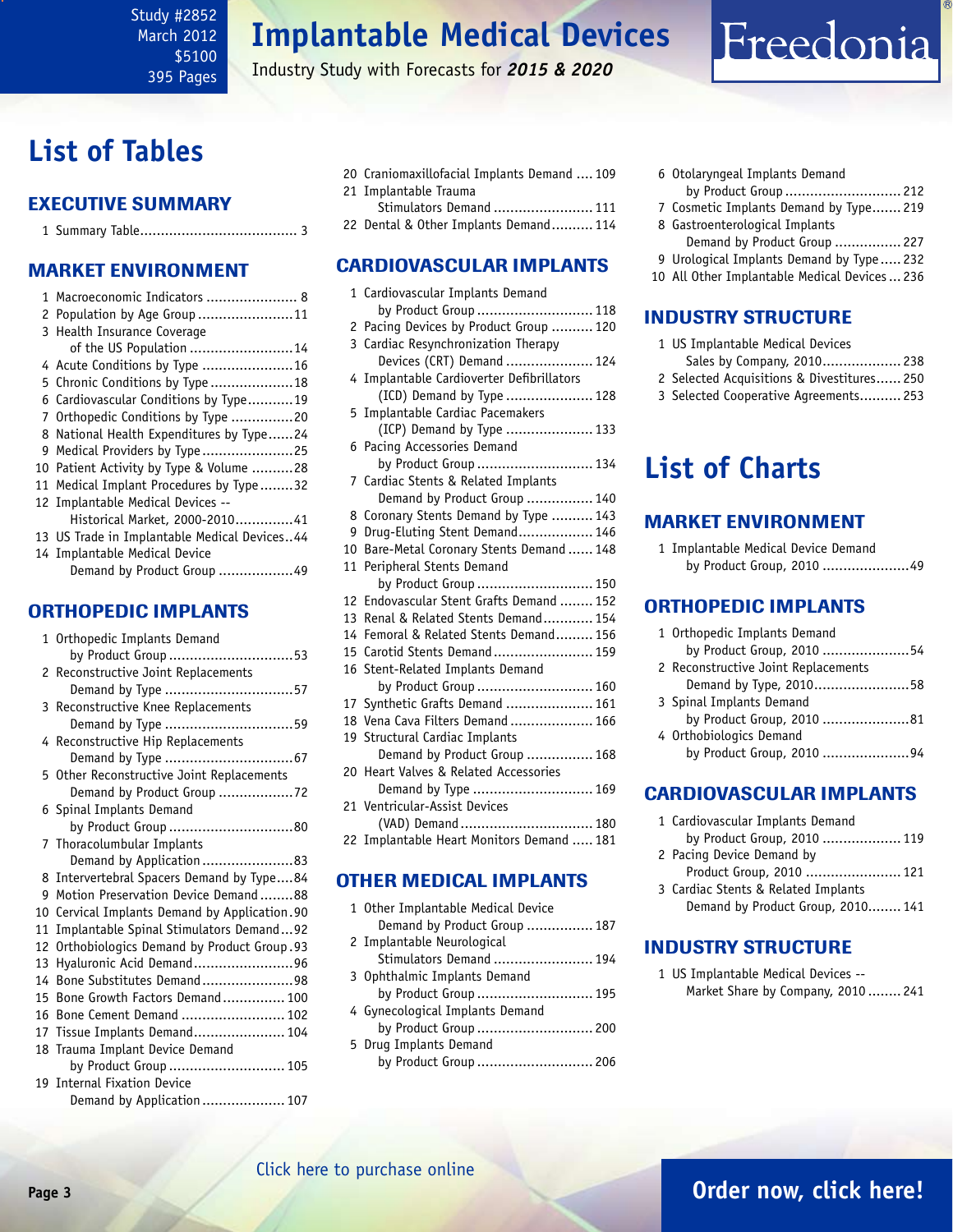<span id="page-3-0"></span>Study #2852 March 2012 \$5100 395 Pages

Industry Study with Forecasts for *2015 & 2020*

*Demand for implantable medical devices will benefit from advances that should raise overall confidence in these products, as well as a lack of alternative treatments for chronic disorders.*

### **US demand to grow 7.7% annually through 2015**

US demand for implantable medical devices is forecast to increase 7.7 percent annually to \$52 billion in 2015, benefiting from technological advances and the development of next generation devices that should increase patient and provider confidence in implant products. Demand will also benefit from the lack of alternative treatments for many chronic disorders and injuries. Over the long term, sales for medical implants will be challenged as insurance providers tighten control over implantation costs. However, the ability of medical implants to reduce overall treatment cost for many conditions, including osteoarthritis and chronic heart failure, will promote growth for these products.

### **Orthopedic implants to remain largest segment**

Orthopedic implants will remain the largest implantable device segment in market value. US demand for orthopedic implants is forecast to rise 8.8 percent annually through 2015, spurred by technological improvements and safety enhancements. Gains will also reflect the growing prevalence of degenerative musculoskeletal disorders and lifestyle changes that place people at risk for sports and exercise injuries. At the same time, as products become more durable and long-lived, demand will increasingly come from an enlarged patient base for new surgeries rather than for replace-



ments. Also challenging this segment over the long term will be advances in pharmaceutical alternatives to treat arthritic conditions. However, the segment will benefit from a strong base of insurance approvals for orthopedic implants, as well as a stable and wellfunded medical delivery system and product designs that allow for less invasive surgeries.

### **Pacing devices to realize greatest sales gains in cardiovascular segment**

Cardiovascular implants have strong potential to reduce the overall treatment cost for heart disease, and at the same time contribute significantly to improved

quality of life. Demand for these devices is expected to grow 5.1 percent per year through 2015. Pacing devices will realize the greatest sales gains, largely due to growth in cardiac resynchronization therapy (CRT). A focus on developing new generations of pacing devices that reduce mortality and improve patient outcomes has resulted in greater pricing flexibility in an increasingly cost-conscious health care environment. Demand for cardiovascular stents and related devices will be similar to that of demand for pacing devices. The fastest growth will be in structural implants, as technological advances in heart valves, ventricular-assist devices and implantable monitors will encourage greater use.

Freedonia

Copyright 2012 The Freedonia Group, Inc.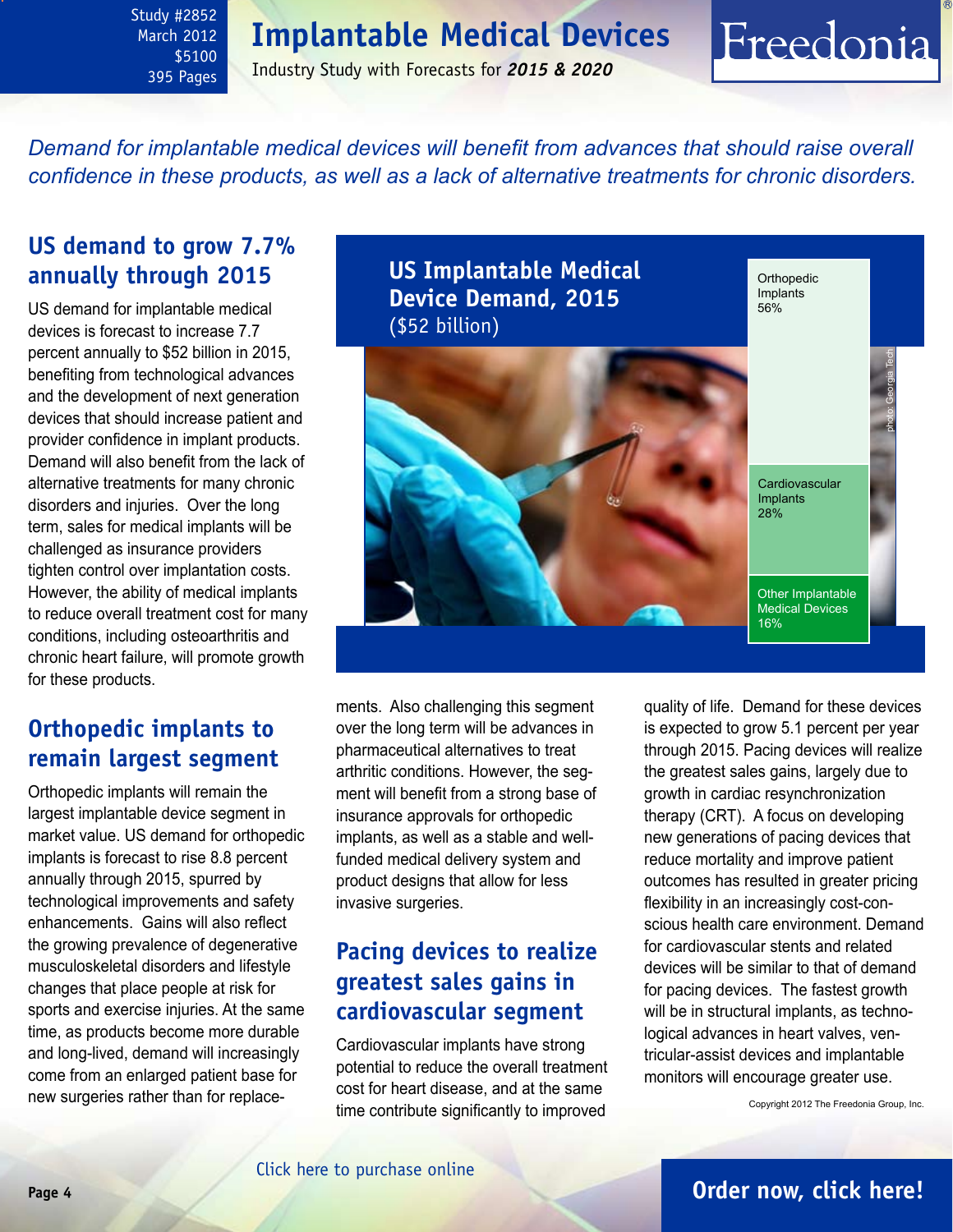l

\$5100 395 Pages

Industry Study with Forecasts for *2015 & 2020*

# **Sample Text, Table & Chart**

<span id="page-4-0"></span>Study #2852 March 2012

### **TABLE III-12 ORTHOBIOLOGICS DEMAND BY PRODUCT GROUP**

**(million dollars)**

### Item 2000 2005 2010 2015 2020

Freedonia

Orthopedic Implant Procedures (000) \$ orthobiologics/procedure

Orthobiologics Demand Hyaluronic Acid **SAMPLE** Bone Substitutes Bone Growth Factors Bone Cement Tissue Implants

% orthobiologics Orthopedic Implants Demand **table**

#### **orthopedic implants**

#### **Motion Preservation Devices**

Demand for motion preservation devices is forecast to grov

Implants of this type



disc and disc nucleus replacements are in various stages of development. This procedure offers advantages in mobility over spinal fusion. Demand will be boosted by this benefit, along with advances in product technologies.

In traditional spinal fusion procedures for back and neck pain, degenerated discs are immobilized and stabilized through the use of bone grafts or substitutes. These procedures ease chronic pain, but usually impair overall mobility. Artificial discs function as joints and mimic natural flexion, extension and rotation provided by healthy intervertebral discs. As a result, they reduce pain and retain mobility.

These products have been used successfully in Europe since the 1980s, but were not available in the US until late 2004, when the FDA approved DePuy's CHARITE artificial disc for degenerative disease in the lumbar region. Synthes' PRODISC-L, a comp replacement, was authorized for US marketing in 2006, and the FDA approved Medtronic Sofamor Danek's PRESTIGE, artificial disc for cervical applications. Synthes soon followe PRODISC-C for cervical implantation, which was approved market in 2007, and in 2009 Medtronic Sofamor Danek rece approval to market the BRYAN Cervical Disc for the treatment level cervical disc disease. These devices are designed to ret



#### **US IMPLANTABLE MEDICAL DEVICES -- MARKET SHARE BY COMPANY, 2010 (\$36.0 billion)**



### **Page 5 [Order now, click here!](#page-6-0)**

#### [Click here to purchase online](http://www.freedoniagroup.com/DocumentDetails.aspx?Referrerid=FM-Bro&StudyID=2852)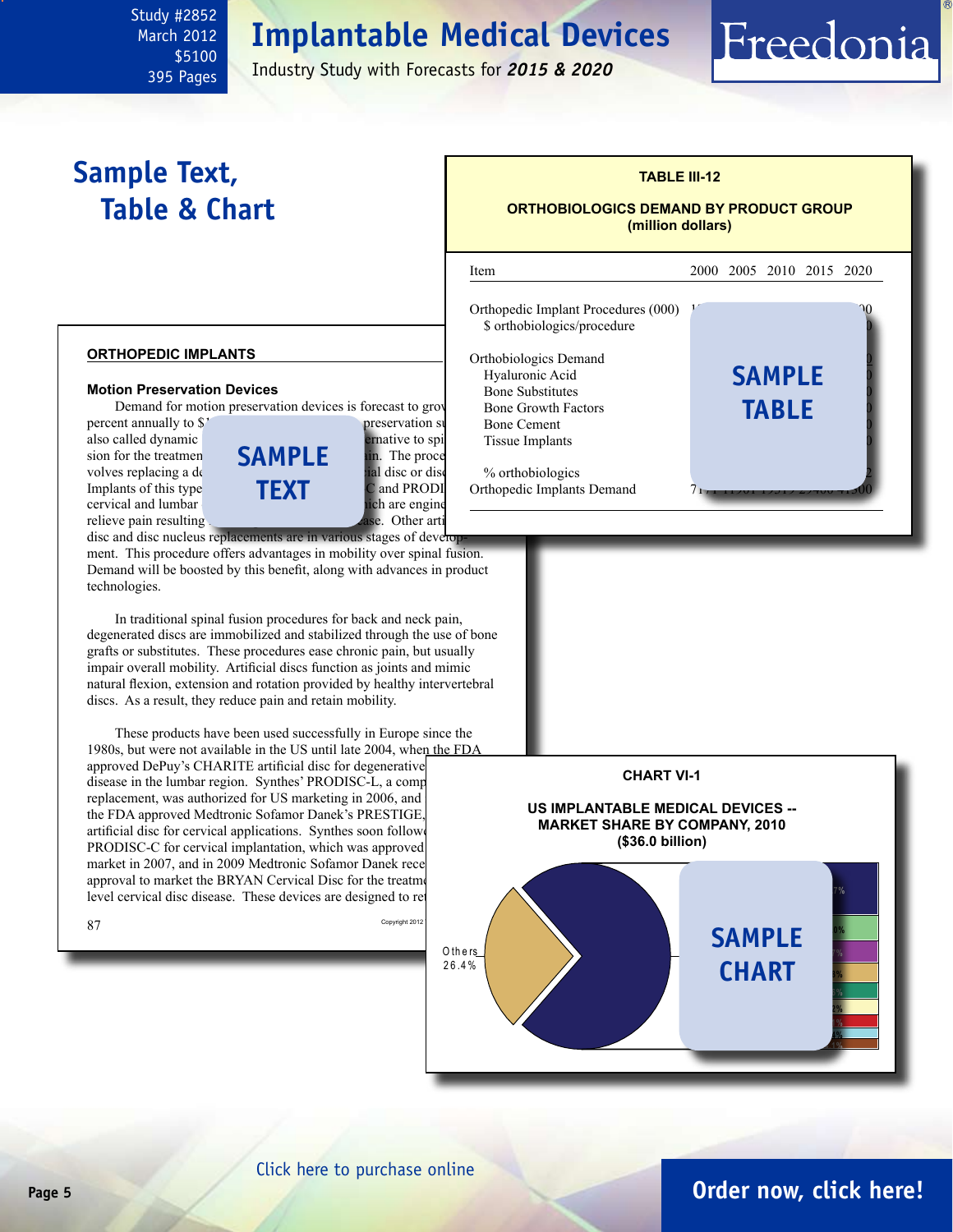March 2012 \$5100 395 Pages

<span id="page-5-0"></span>Study #2852

Industry Study with Forecasts for *2015 & 2020*

#### **Wright Medical Group Incorporated** 5677 Airline Road Arlington, TN 38002  $901 - 867$ http://wv Sales: \$1 US Sales Research **PROFILE** lion (2010) Employr Key Products: knee, hip and extremity reconstructive implants; synthetic and  $\mathbf{u}$ Wright Medical Group is a manufacturer of orthopedic medical devices, specializing in reconstructive joint devices and orthobio-**COMPANY PROFILES Sample Profile, Table & Forecast** "Consisting of leads and batteries, pacing accessories are projected to post demand **sample TABLE IV-6 PACING ACCESSORIES DEMAND BY PRODUCT GROUP (million dollars)** l Item 2000 2005 2010 2015 2020 Pacing Implant Procedures (000) pacing accessories/procedure Pacing Accessories Demand (000 units) 981 1127 1261 1268 1682 1681 1682 1681 1682 1681 1682 1684 168 Pacing Leads Pacing Batteries Pacing Leads (000\$/unit). Pacing Batteries (000\$/unit) Pacing Accessories Demand Pacing Leads: ICD Leads **ICP Leads** CRT-D Leads Pacing Batteries % pacing accessories Pacing Device Demand **sample table**

logics. Wright Medical operates primarily through the Wright Medical Technology Incorporated subsidiary (Arlington, Tennessee). The Company participates in the US implantable medical devices

industry through the production and marketing of knee, hip and extremity reconstruction, and biologics products. These products are manufactured by the Wright Medical Technology subsidiary at a plant in Arlington, Tennessee that also houses warehousing and administrative offices.

**Knee Reconstruction Products** -- Wright Medical Technology's knee reconstructive devices, which generated 2010 sales of \$129 million, include total, partial and revision products. Specific total knee implants include the ADVANCE medial-pivot knee implant, which is engineered not to slide forward as it bends, thereby providing increased stability; ADVANCE STATURE femoral component implants, which

 $376 \,$  Copyright 2012 The Freedonia Group, Inc.

of \$1.4 billion in 2015. Pacing leads will generate virtually all sales, due to the availability of improved, value-added products. A small amount of demand will remain for pacing batteries which, because of their increased longevity, will need to be replaced less often. In current models, batteries are expected to last over the product life cycle, and replacements will be rare." --Section IV, pg. 133

#### [Click here to purchase online](http://www.freedoniagroup.com/DocumentDetails.aspx?Referrerid=FM-Bro&StudyID=2852)

### **Page 6 [Order now, click here!](#page-6-0)**

Freedonia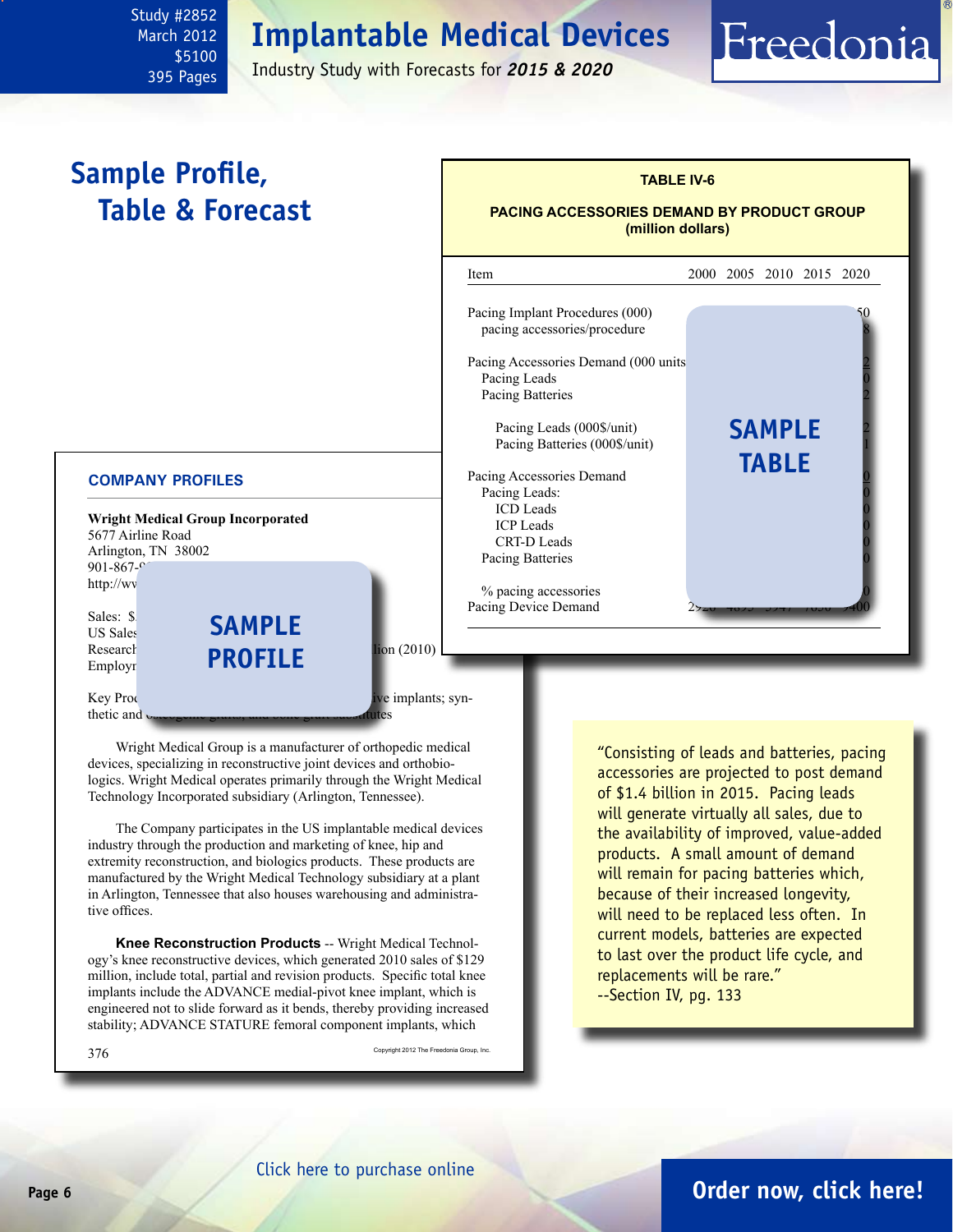## <span id="page-6-0"></span>**ORDER INFORMATION**

**Five Convenient Ways to Order**

INDUSTRY MARKET RESEARCH FOR BUSINESS LEADERS, STRATEGISTS, DECISION MAKERS

# Freedonia

**ONLINE: [www.freedoniagroup.com](http://www.freedoniagroup.com/DocumentDetails.aspx?Referrerid=FM-Bro&StudyID=2852)**

**MAIL: Print out and complete the order form and send to The Freedonia Group (see address at the bottom of this form)**

**PHONE: Call toll free, 800.927.5900 (US) or +1 440.684.9600**

**FAX: +1 440.646.0484 (US)**

**EMAIL: [info@freedoniagroup.com](mailto:info@freedoniagroup.com)**

#### **Free Handling & Shipping**

**There is NO charge for handling or UPS shipping in the US. Expect delivery in 3 to 5 business days. Outside the US, Freedonia provides free airmail service. Express delivery is available at cost.**

#### **Orders Outside of the US**

**Checks must be made payable in US funds, drawn against a US bank and mailed directly to The Freedonia Group. For wire transfers please contact our customer service department at info@ freedoniagroup.com. Credit cards accepted.**

#### **Credit Card Orders**

**For convenience, Freedonia accepts American Express, MasterCard or Visa. Credit card purchases must include account number, expiration date and authorized signature.**

#### **Save 15%**

**If you order three (3) different titles at the same time, you can receive a 15% discount. If your order is accompanied by a check or wire transfer, you may take a 5% cash discount (discounts do not apply to Corporate Use Licenses).**

#### **Corporate Use License**

**Now every decision maker in your organization can act on the key intelligence found in all Freedonia studies. For an additional \$2600, companies receive unlimited use of an electronic version (PDF) of the study. Place it on your intranet, e-mail it to coworkers around the world, or print it as many times as you like,** 

#### [Click here to learn more about](http://www.freedoniagroup.com/pdf/FreedoniaCULBro.pdf)  [the Corporate Use License](http://www.freedoniagroup.com/pdf/FreedoniaCULBro.pdf)

| <b>ORDER FORM</b><br><b>F-WEB.2852</b>                                                                                                                                                                                         |                                                                                                                                                                                                                                      |
|--------------------------------------------------------------------------------------------------------------------------------------------------------------------------------------------------------------------------------|--------------------------------------------------------------------------------------------------------------------------------------------------------------------------------------------------------------------------------------|
|                                                                                                                                                                                                                                |                                                                                                                                                                                                                                      |
|                                                                                                                                                                                                                                |                                                                                                                                                                                                                                      |
|                                                                                                                                                                                                                                |                                                                                                                                                                                                                                      |
| Corporate Use License (add to study price) *<br>$+$ \$2600<br>П                                                                                                                                                                | Company <u>experience</u> and the company of the company of the company of the company of the company of the company of the company of the company of the company of the company of the company of the company of the company of th  |
| Additional Print Copies @ \$600 each *                                                                                                                                                                                         |                                                                                                                                                                                                                                      |
| Total (including selected option) \$                                                                                                                                                                                           |                                                                                                                                                                                                                                      |
| □ Enclosed is my check (5% discount) drawn on a US bank and payable to<br>The Freedonia Group, Inc., in US funds (Ohio residents add 7.75% sales tax)                                                                          | Street<br>(No PO Box please)<br>No PO Box please)                                                                                                                                                                                    |
|                                                                                                                                                                                                                                |                                                                                                                                                                                                                                      |
| □ Bill my company □ American Express □ MasterCard □ Visa                                                                                                                                                                       |                                                                                                                                                                                                                                      |
| <b>MM</b><br>YY                                                                                                                                                                                                                |                                                                                                                                                                                                                                      |
|                                                                                                                                                                                                                                |                                                                                                                                                                                                                                      |
| Credit Card #<br><b>Expiration Date</b>                                                                                                                                                                                        |                                                                                                                                                                                                                                      |
|                                                                                                                                                                                                                                |                                                                                                                                                                                                                                      |
| Signature experience and the state of the state of the state of the state of the state of the state of the state of the state of the state of the state of the state of the state of the state of the state of the state of th | Email <b>Executive Contract Contract Contract Contract Contract Contract Contract Contract Contract Contract Contract Contract Contract Contract Contract Contract Contract Contract Contract Contract Contract Contract Contrac</b> |
|                                                                                                                                                                                                                                |                                                                                                                                                                                                                                      |

**\* Please check appropriate option and sign below to order an electronic version of the study.**

#### **Corporate Use License Agreement**

**The above captioned study may be stored on the company's intranet or shared directory, available to company employees. Copies of the study may be made, but the undersigned represents that distribution of the study will be limited to employees of the company.**

#### **Individual Use License Agreement**

**The undersigned hereby represents that the above captioned study will be used by only \_\_\_ individual(s) who are employees of the company and that the study will not be loaded on a network for multiple users. In the event that usage of the study changes, the Company will promptly notify Freedonia of such change and will pay to Freedonia the appropriate fee based on Freedonia's standard fee schedule then in effect. Note: Entire company corporate use license, add \$2600; one additional user, add \$600; two additional users, add \$1200; three additional users, add \$1800.**

**Signature Signature**

**The Freedonia Group, Inc. 767 Beta Drive • Cleveland, OH • 44143-2326 • USA • [Web site: www.freedoniagroup.com](http://www.freedoniagroup.com/Home.aspx?ReferrerId=FM-Bro) Tel US: 800.927.5900 or +1 440.684.9600 • Fax: +1 440.646.0484 • [e-mail: info@freedoniagroup.com](mailto:info@freedoniagroup.com)**